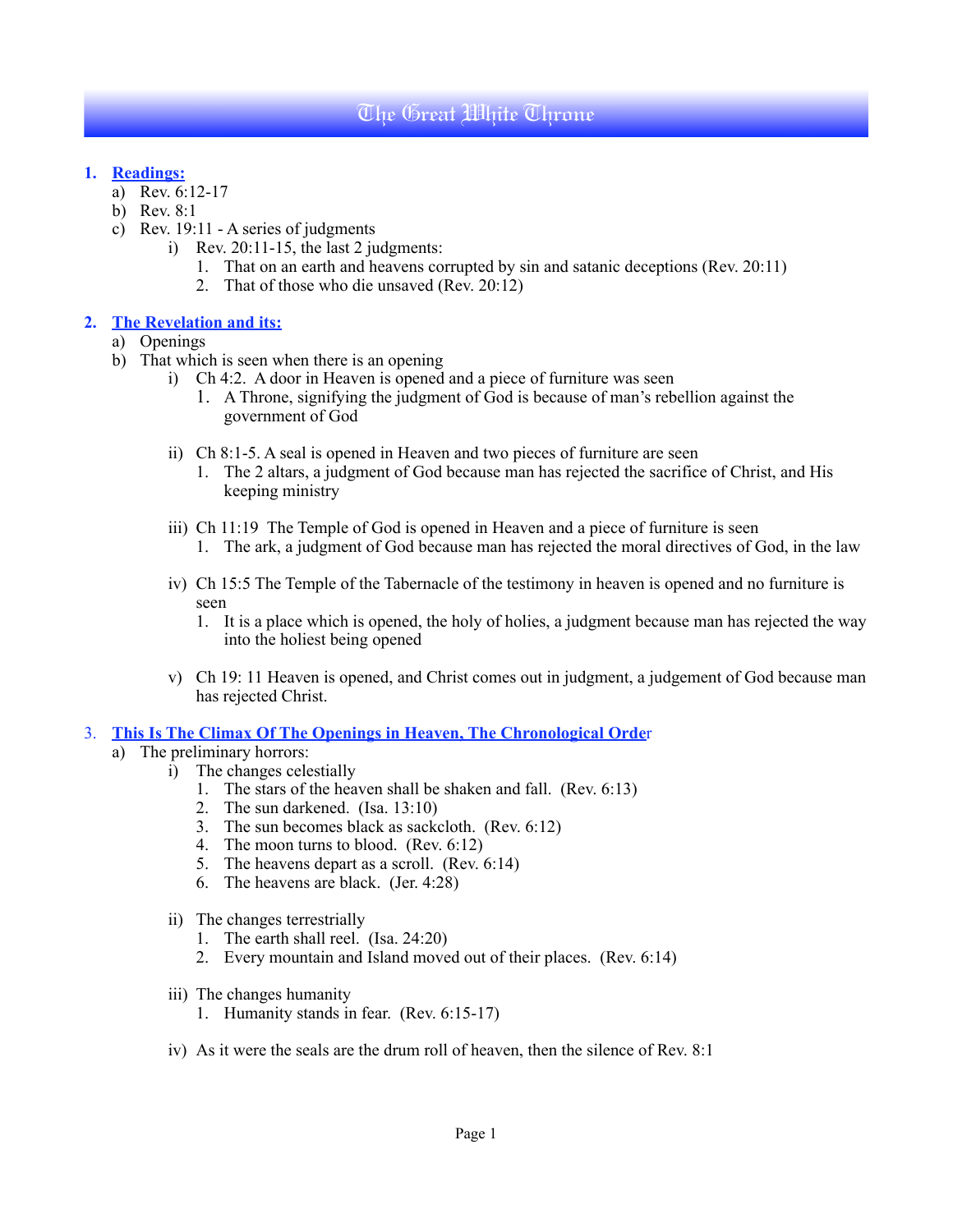# The Great White Throne

## **4. Then The Heaven Opens, Unfolds As a Scroll**

- a) The Vail between God and man is removed and there is nothing to prevent the full blast of divine justice against sinful man.
- b) The withering condemning unrestrainable Word of the Judge of all the earth.
	- i) As a man tramping grapes he stands on humanity in fierceness (Rev. 14:9-10; 17-20)

### **5. The Amount Of Space Given To The Judgment**

- a) Compare the space given to the seals as compared to this judgment, why?
- b) As long as man lives God will seek to use every possible mean to restore man to himself.
- c) But when all hope is over, the executing of the sentence will be swift.

## **6. Throne**

- a) A place of governmental judgment
	- i) Rebellion against the command of God, insurrection, insolence.
		- 1. Illus. A child in impudence saying No. That must be judged.
	- ii) How much more righteous for God to judge the rebellious sinner
- b) Unlike the throne of Rev. 4
	- i) Nothing before this one
	- ii) Nothing around this one
	- iii) No threatening, lightening etc.
	- iv) No praises

## **7. It is Great Because Of Its:**

- a) Authority
	- i) Him that sat on it:
	- ii) No description given, no name given, no office given, just the August and awful mysterious presence.

#### b) Finality

- i) Man will be cast into hell:
	- 1. At the minute without hope and without God in the world
	- 2. Then to be without God for all eternity.
	- 4. Without any kindness of God
	- 5. Not without the consciousness of God
- c) Solemnity
	- i) The throne sitter from whose face the heavens flee away
	- ii) Christ rises no longer as savour but judge
	- iii) Illus. The 2 lads in Scotland.
	- iv) Because of the exposure manifested
	- v) Because of the One who sits on the throne
- d) Intensity
	- i) The books are opened and the dead are judged
	- ii) Judged out of the things written in the books
		- 1. Book of knowledge and opportunity
		- 2. Book of Life
		- 3. Whosoever name not written